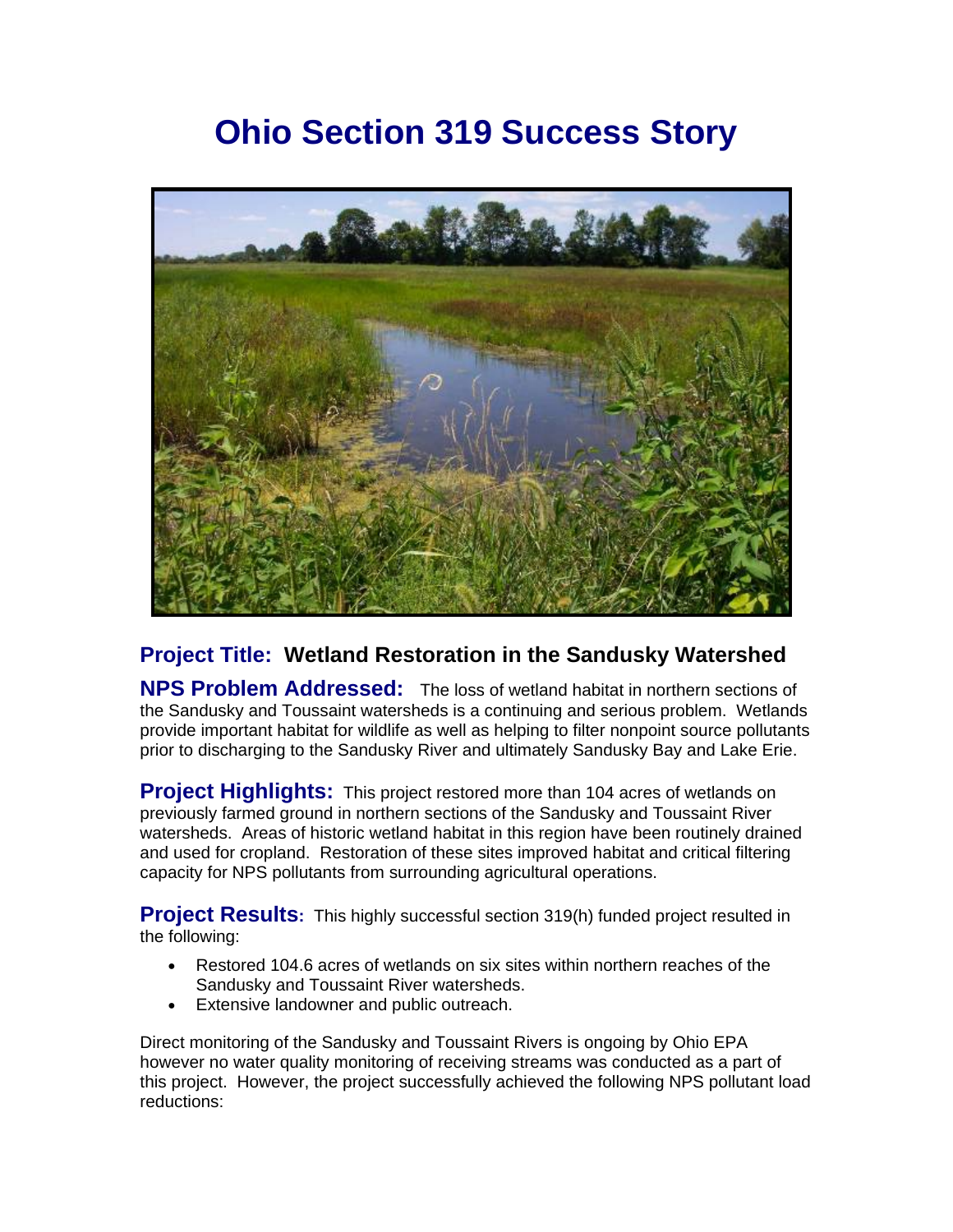| <b>TARIF 1-1</b><br><b>Estimated Load Reduction Derived from Model</b> |                        |
|------------------------------------------------------------------------|------------------------|
| <b>Pollutant</b>                                                       | <b>Load Reductions</b> |
| Nitrogen                                                               | 37,322 lbs/year        |
| Phosphorus                                                             | $6,533$ lbs/year       |
| Sediment                                                               | 36 tons/year           |
|                                                                        |                        |

**Partners & Funding:** Successful completion of this project required a diverse coalition of project partners including representatives from state and local governments, the private sector, nonprofit organizations and various soil & water conservation districts. Following is a list of partners who contributed material and/or technical support for this project:

- Ducks Unlimited
- Ohio Environmental Protection Agency-Division of Surface Water
- Ohio Department of Natural Resources-Division of Wildlife
- Sandusky River Watershed Coalition
- Winnous Point Marsh Conservancy
- Sandusky Natural Resources Conservation Service
- Ottawa County SWCD
- Sandusky County SWCD
- Seneca County SWCD
- Erie County SWCD

The primary source of funding for this project was provided by a section 319(h) subgrant totaling \$160,000 **(Project #02(h)EPA-12)** and matching funds and in-kind services provided by the sponsor and other partners.

**Photos and/Tables:** Following are a variety of photos of the wetland restoration sites illustrating conditions PRIOR to and FOLLOWING restoration:



Before and after photos at the 5.2-acre Kralik Restoration Site in Sandusky County.